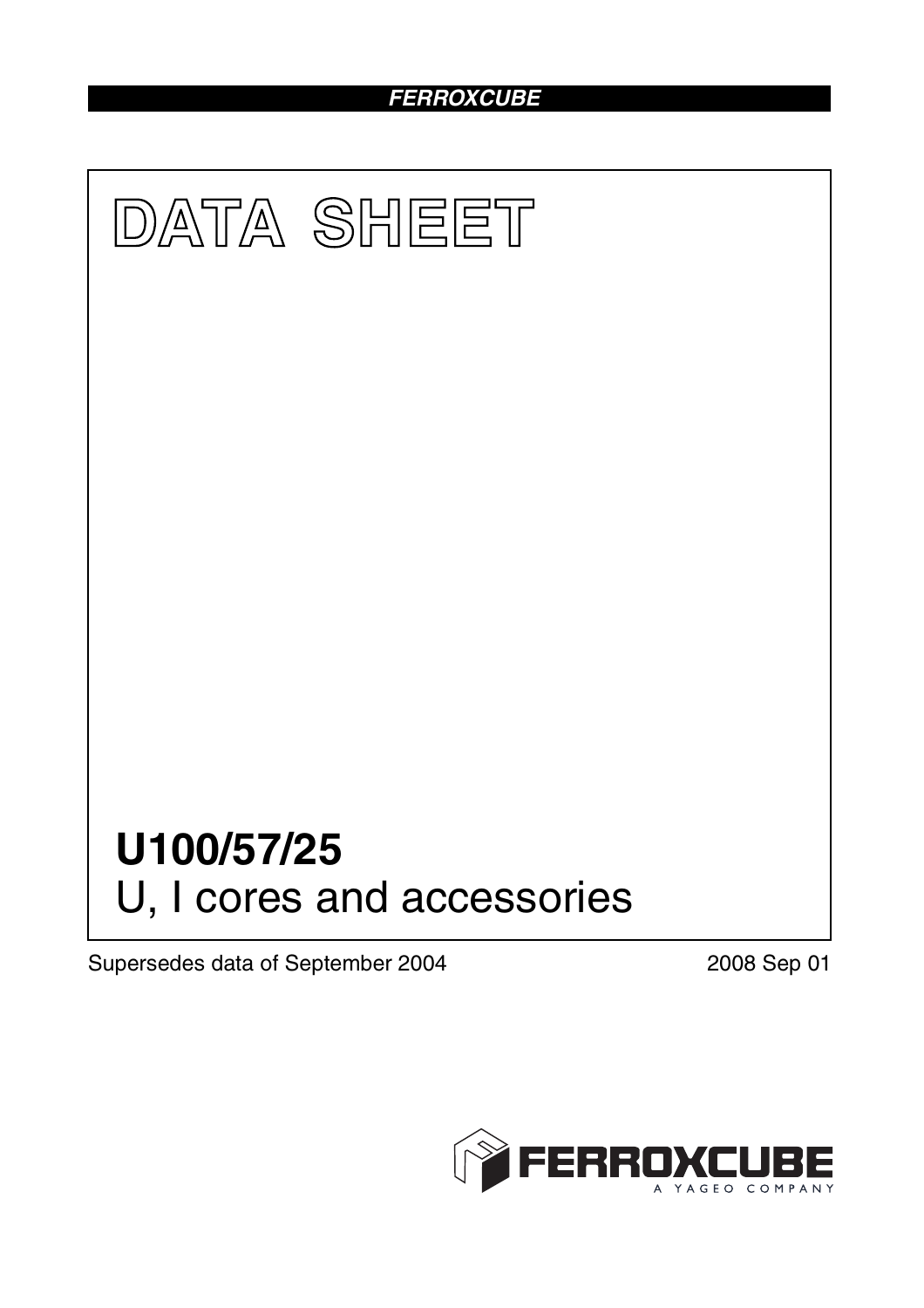# U, I cores and accessories U100/57/25

#### **U CORES**

### **Effective core parameters**

| <b>SYMBOL</b>             | <b>PARAMETER</b>  | <b>VALUE</b>  | <b>UNIT</b>     |
|---------------------------|-------------------|---------------|-----------------|
| $\Sigma(I/A)$             | core factor (C1)  | 0.478         | $mm-1$          |
| $V_{e}$                   | effective volume  | 199000        | mm <sup>3</sup> |
| $\mathsf{l}_{\mathsf{e}}$ | effective length  | 308           | mm              |
| A۵                        | effective area    | 645           | mm <sup>2</sup> |
|                           | mass of core half | $\approx 500$ | g               |



#### **Core halves**

AL measured on a combination of 2 U cores.

| <b>GRADE</b> | $A_L$<br>(nH)  | μe             | <b>TYPE NUMBER</b> |
|--------------|----------------|----------------|--------------------|
| 3C90         | 5500 $\pm$ 25% | $\approx$ 2200 | U100/57/25-3C90    |
| 3C94         | 5500 $\pm$ 25% | $\approx$ 2200 | U100/57/25-3C94    |

#### **Properties of core sets under power conditions**

|              | $B(mT)$ at                                      | CORE LOSS (W) at                                |                                                 |
|--------------|-------------------------------------------------|-------------------------------------------------|-------------------------------------------------|
| <b>GRADE</b> | $H = 250$ A/m;<br>$f = 25$ kHz;<br>$T = 100 °C$ | $f = 25$ kHz;<br>$B = 200 mT$ ;<br>$T = 100 °C$ | $f = 100$ kHz;<br>$B = 100$ mT;<br>$T = 100 °C$ |
| 3C90         | $\geq$ 320                                      | $\leq 26$                                       | $\leq$ 32                                       |
| 3C94         | $\geq$ 320                                      | —                                               | $\leq 26$                                       |